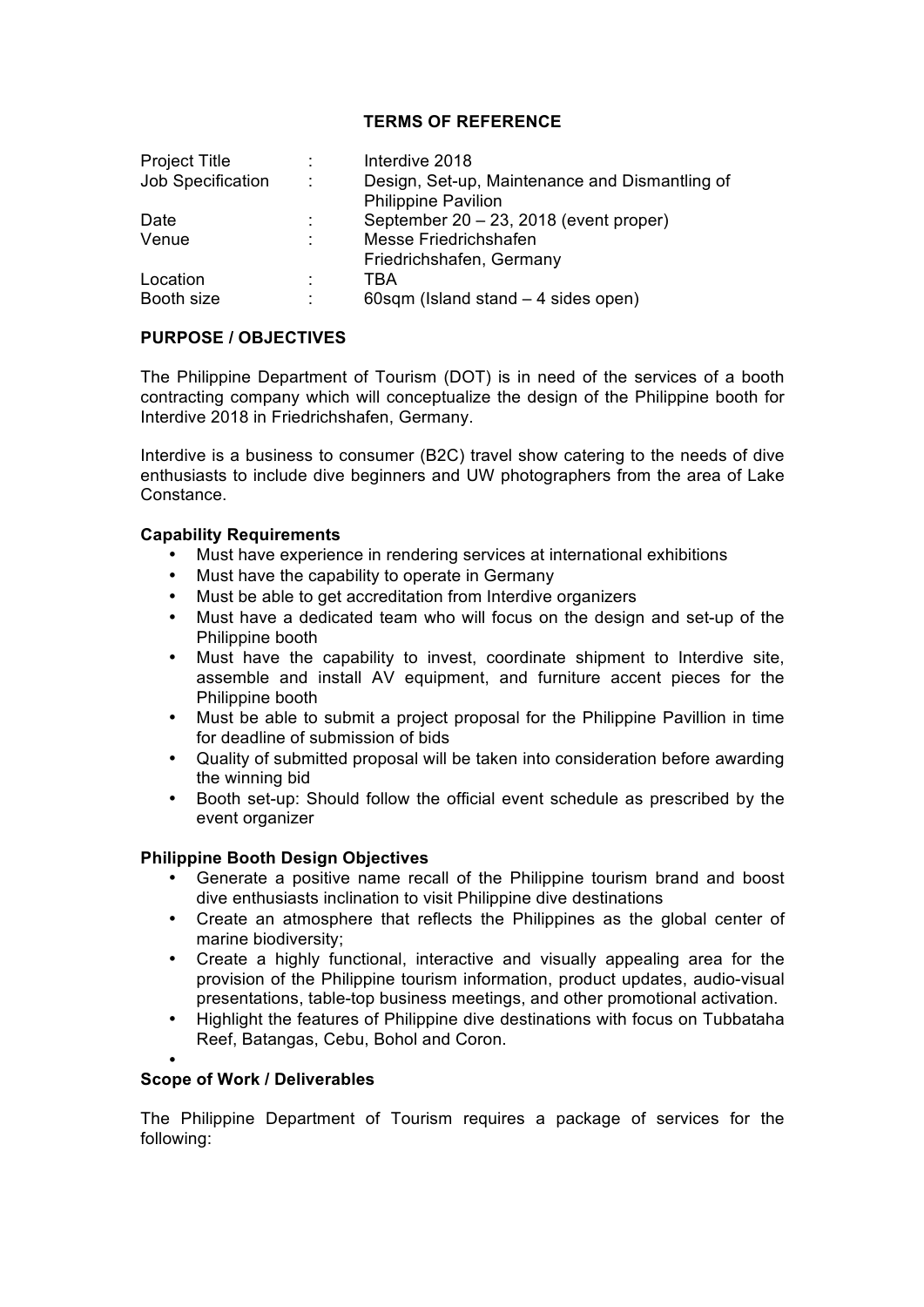- 1. Philippine booth design a functional booth that will accommodate ten (10) exhibitors and one(1) information counter that will showcase the Philippines' top dive destinations, incorporating the design pegs to be supplied by the DOT
- 2. Design and construct space that will accommodate the following:
	- 51" LED TV with USB port or built-in video player that will project Philippine tourism videos and images
	- Ten (10) Philippine exhibitors
	- Information counter
	- Reception area
	- Storage area
	- Kitchen with small dining area for the PHL delegation

### **Specific Stand Requirements**

- 1. Provide individual company workstations or negotiating tables with 3 chairs for each Philippine exhibitor. It must have the following:
	- One table
	- Lockable storage cabinet (may be part of the design of the table)
	- Individual electric outlets (3 sockets each)
	- Company name and logo
- 2. Reception area which can comfortably accommodate four (4) guests at a time and should have the following:
	- Furniture and fixtures, featuring modern and contemporary designs
	- Fresh plants and flowers
	- Electrical outlets
- 3. One information counter which can accommodate at 2 persons at a time and should have the following:
	- Appropriate visuals (backlighted) and accessories
	- Electrical outlet
	- Brochure rack
	- 3 chairs
	- Exhibitor directory
- 4. Storage room where PHL delegation can keep their materials and should have the following:
	- Storage shelves
	- **Lockers**
	- Coat hangers
	- Mini-kitchen with sink and running water
	- Small dining area
	- Half-length mirror
	- Kitchen utensils and appliances (coffee-maker, refrigerator, microwave oven, hot & cold water dispenser, cups and saucer, serving trays, cutlery set, drinking glasses, trash bins, ample supply of trash bags etc.)
- 5. Elevated carpet platform / floor to conceal the electrical wirings and connections.
- 6. Fast and reliable Internet connection for the Philippine delegation.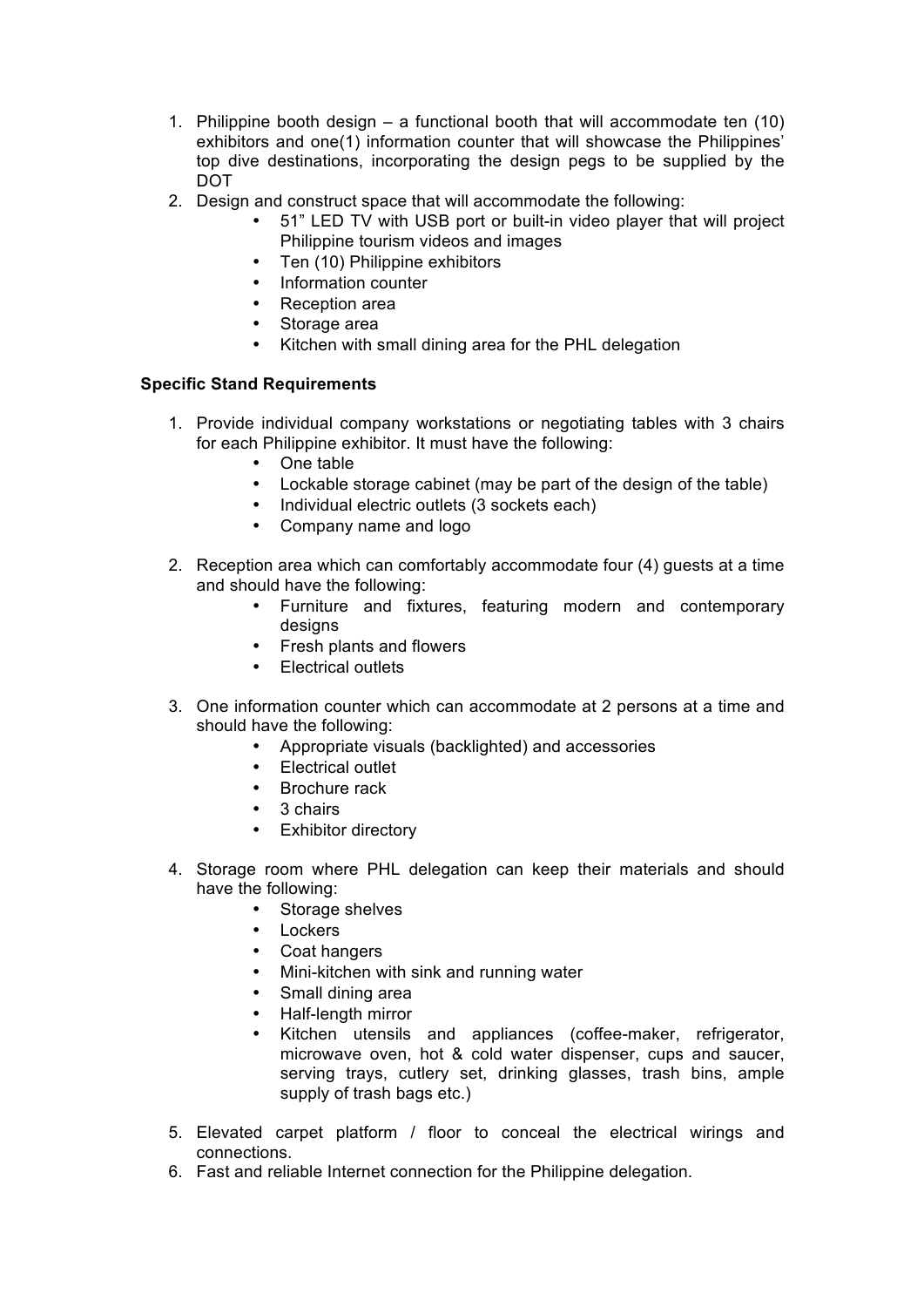- 7. Backlighted hanging banners
- 8. Sufficient lighting that will create a dramatic effect, complementing the design of the booth.
- 9. All exhibition connections and fees (ample supply of electricity, running water, suspensions and permits)
- 10. Set-up and installation of the aforementioned booth while strictly following the rules and regulations set by the event organizer.
- 11. Dismantling inclusive of storage/disposal of the aforementioned booth parts and egress on the date designated by the event organizer.

# **Staff complement**

In order to meet the objectives and carry out the activities for this project, bidders shall submit the recommended staff complement.

- 1. Person who will supervise the stand set-up, maintenance and dismantling
- 2. Available maintenance personnel for the whole duration of the fair

# **TIMELINE AND SCHEDULE OF WORK**

The contract duration is for a period of one(1) month with the following schedule of work:

- **July 30, 2018:** Submission of bid proposals, according to these Terms of Reference, and mandatory legal documents
- **Aug. 1, 2018:** Selection of the DOT Frankfurt office and the Market Development Group – Dive Team of the winning booth contracttor to handle the booth construction for the Philippines in line with its participation at the Interdive 2018.
- **Aug. 2, 2018**: Coordination with the winning booth contractor
- **Sept. 18-19 :** Set-up of Philippine booth (according to official schedule)
- **Sept. 20-23 :** Interdive Fair proper

Stand dismantling (according to official event schedule)

#### **Budget**

• The total budget allocation is Php 1,464,240.00 or EUR 23,400.00 inclusive of taxes and other fees. The financial proposal should allow for modifications in stand layout and design in accordance with the needs and requirements of the end user.

# **Evaluation Procedure**

- The winning bidder shall be selected not solely based on the amount of bid but the Philippine Department of Tourism Bids and Awards Committee (PDOT-BAC) shall also consider the overall design of the booth based on this Terms of Reference (TOR)
- The winning bid shall be determined based on the proposal with the most advantageous financial packaged cost, provided that the amount of the bid does not exceed the above total budget.